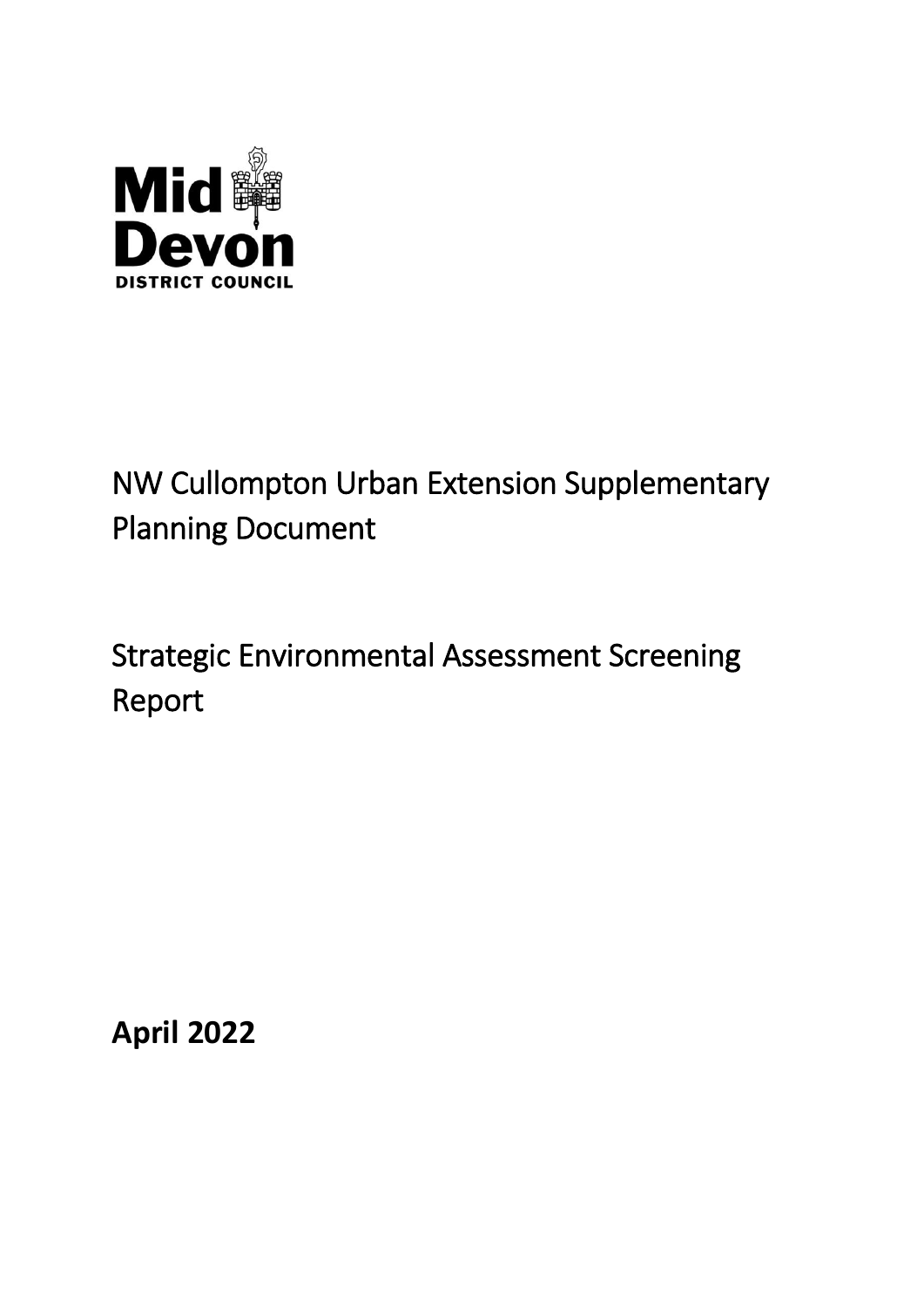## **1. NW Cullompton Urban Extension Masterplan Supplementary Planning Document (SPD)**

## *Purpose, scope and content*

- 1.1 The NW Cullompton Urban Extension Masterplan bridges the gap between high level policy aspirations and delivery on the ground. This is to ensure that the development achieves high quality design and sense of place in a coordinated manner.
- 1.2 The Masterplan is set out in 5 Chapters. A brief description of each part is provided below:
	- 1. Introduction

This sets out the relationship between planning policy, the existing adopted Masterplan SPD and the draft revised Masterplan, and set out the purpose the Masterplan.

2. About the site

This introduces the site within the wider context of Cullompton. It provides background and context including land ownerships, constraints and opportunities across the urban extension.

- 3. Development, vision and concept This outlines the overarching ambition for the development of the urban extension as an attractive, well designed neighbourhood, that is set out within a number of development concepts and guiding principles.
- 4. Creating the structure

This provides specific detail for the Masterplan area in terms of character, densities, movement, landscape and open space, drainage and character, whilst providing an illustrative Framework Plan and land use budget.

5. Delivering the place

This section details the infrastructure requirements for the urban extension and delivery including S106 contributions and their triggers as well housing delivery rates and phasing of development, as well as monitoring and review.

## *Relationship with the National Planning Policy*

1.3 The National Planning Policy Framework (2021), in 'Identifying Land for Homes' paragraph 73 sets out the following:

*"The supply of large numbers of new homes can often be best achieved through planning for larger scale development, such as new settlements or significant extensions to existing villages and towns, provided they are well located and designed, and supported by the necessary infrastructure and facilities. Working with the support of their communities, and with other authorities if appropriate, strategic policy-making authorities should identify suitable locations*  for such development where this can help to meet identified needs in a sustainable way. In doing *so, they should:* 

*a) consider the opportunities presented by existing or planned investment in infrastructure, the area's economic potential and the scope for net environmental gains;*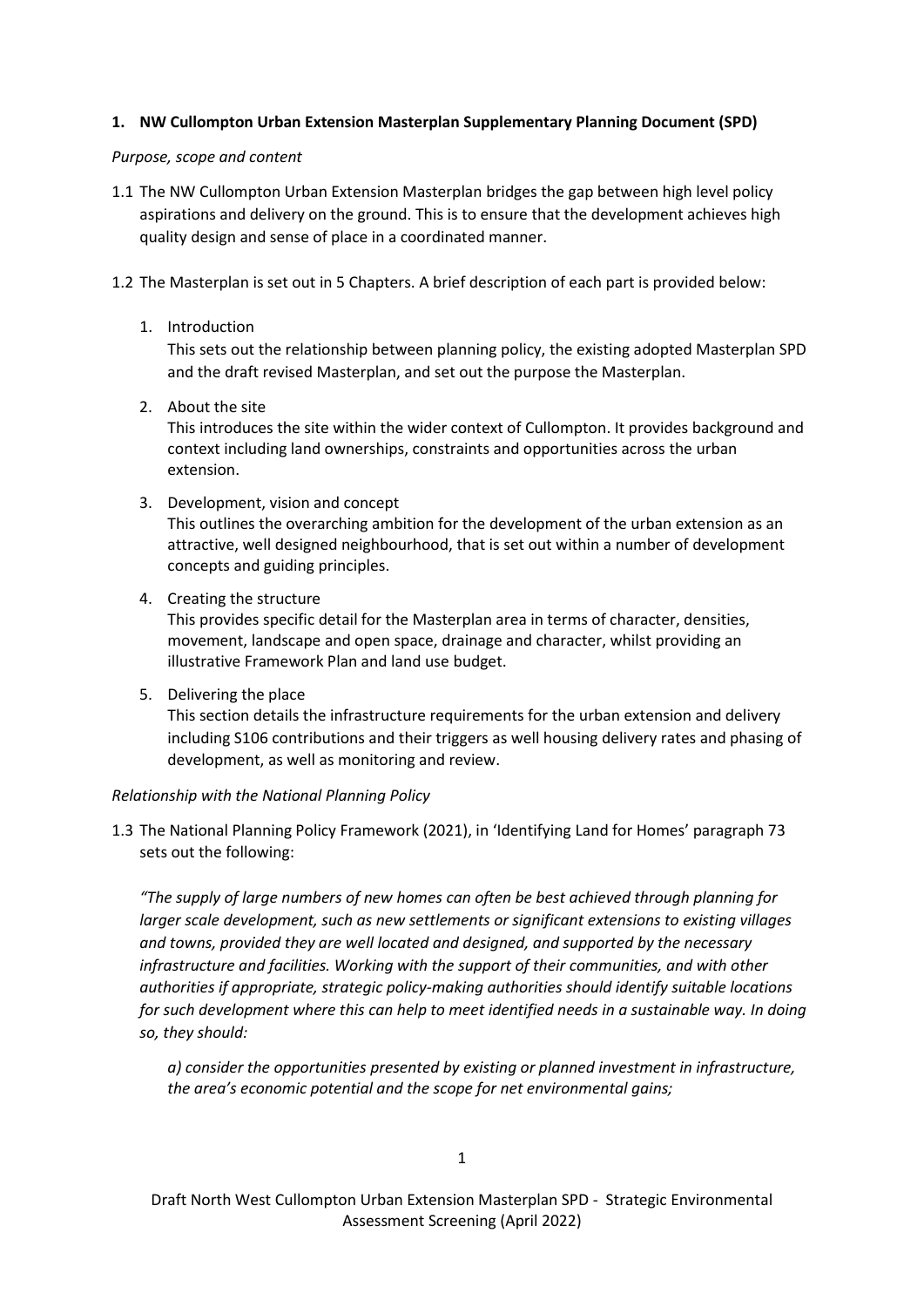*b) ensure that their size and location will support a sustainable community, with sufficient access to services and employment opportunities within the development itself (without expecting an unrealistic level of self-containment), or in larger towns to which there is good access;* 

*c) set clear expectations for the quality of the development and how this can be maintained (such as by following Garden City principles), and ensure that a variety of homes to meet the needs of different groups in the community will be provided;* 

*d) make a realistic assessment of likely rates of delivery, given the lead-in times for large scale sites, and identify opportunities for supporting rapid implementation (such as through joint ventures or locally-led development corporations); and* 

*e) consider whether it is appropriate to establish Green Belt around or adjoining new developments of significant size."* 

1.4 The NW Cullompton Urban Extension was allocated in the Mid Devon Local Plan (2013-2033) as an urban extension to Cullompton town as it is considered to be well located and supported by the necessary infrastructure and facilities1. Policies CU1-CU6 are consistent with the National Planning Policy Framework. The NW Cullompton Urban Extension Masterplan SPD provides further detail on the opportunities presented by existing or planned investment in infrastructure, the area's economic potential and the scope for net environmental gains. It ensures the community has sufficient access to services and employment opportunities within the development itself as well as setting out clear expectations for the quality of the development to ensure there are a variety of homes to meet the needs of different groups in the community. It also makes a realistic assessment of likely rates of delivery.

## *Relationship with the Mid Devon Local Plan*

1.5 The adopted Mid Devon Local Plan 2013-2033 ("Local Plan") Policies CU1-CU6 NW Cullompton Urban Extension provide the policy baseline for the more detailed guidance included in the NW Cullompton Urban Extension Masterplan SPD:

## **Policy CU1 NW Cullompton**

**.** 

A site of 100 hectares to the North West of Cullompton is allocated for mixed use development subject to the following:

a) 1350 dwellings with 28% affordable housing to include at least five pitches for gypsies and travellers and provision of extra care housing;

b) 5% of housing to be provided as serviced plots for sale to self-builders;

c) 10,000 square metres commercial floorspace to include a care home or retirement complex, and other suitable uses such as a hotel or leisure development;

d) Provision of at least 28 hectares strategic green infrastructure;

e) Provision of a road linking Tiverton Road to Willand Road, and transport provision to ensure appropriate accessibility for all modes;

 $1$  The NW Cullompton urban extension was previously allocated through the Mid Devon Allocations & Infrastructure DPD which was superseded by the adopted Mid Devon Local Plan 2013-2033.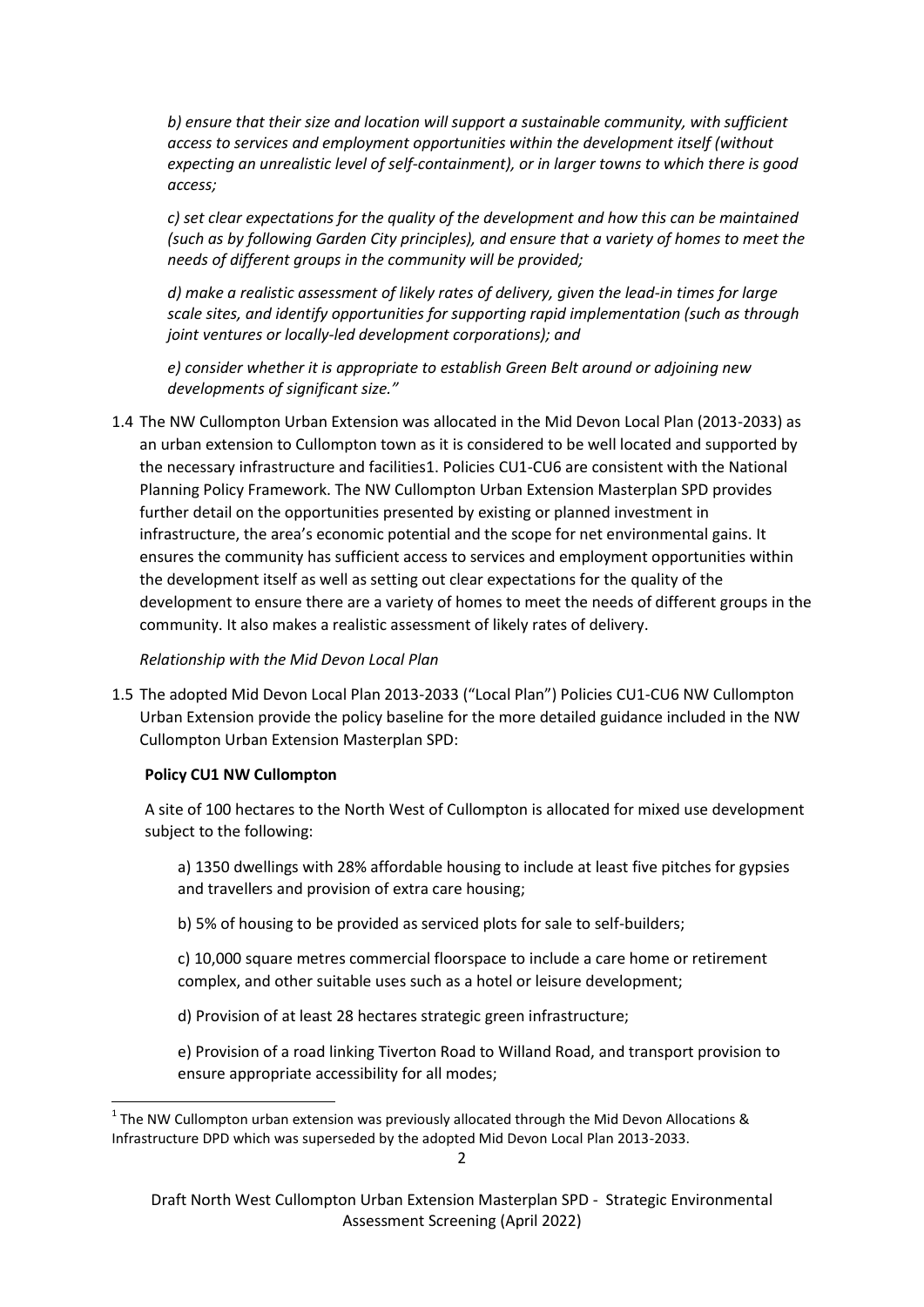f) Environmental protection and enhancement;

g) Community facilities and primary school to meet local needs arising;

h) Carbon reduction and air quality improvements;

i) An agreed phasing strategy to bring forward development and infrastructure in step and retain the overall viability of development; and

j) Comprehensive Masterplanning of the development including at least two stages of public consultation and adoption of the Masterplan as a Supplementary Planning Document, before any planning application is determined.

## **Policy CU2 North West Cullompton Transport Provision**

As part of the development of North West Cullompton, the following transport infrastructure will be provided and funded by all new development within the site:

a) Provision of a network of streets linking to the existing highway network, including a through route linking Tiverton Road to Willand Road suitable for buses and all agricultural vehicles;

b) Provision of bus, pedestrian and cycle routes at appropriate locations throughout the development, creating an attractive, permeable network for non-car modes travelling within, into and out of the area;

c) Cycle and pedestrian links to and from the town centre and within the mixed-use urban extension;

d) Implementation of travel plans and other non-traditional transport measures to minimise carbon footprint and air quality impacts;

e) Financial contributions to bus service enhancements within, into and out of, the mixeduse urban extension;

f) Financial contributions to bus service enhancements between Cullompton, Exeter, Tiverton Parkway and Tiverton;

g) Financial contributions towards the Town Centre Relief Road and traffic management measures on Willand Road and Tiverton Road; and

h) Capacity improvements at junction 28 M5, to deliver a strategic highway improvement as demonstrated by capacity studies completed to assess the impact of the traffic generated from the site.

## **Policy CU3 North West Cullompton Environmental Protection and Green Infrastructure**

As part of the development of North West Cullompton, the following environmental protection and enhancement measures will be provided and funded by all new development within the site:

a) A strategic landscaping and tree planting scheme to protect and enhance trees, hedgerows and other environmental features which contribute to the character and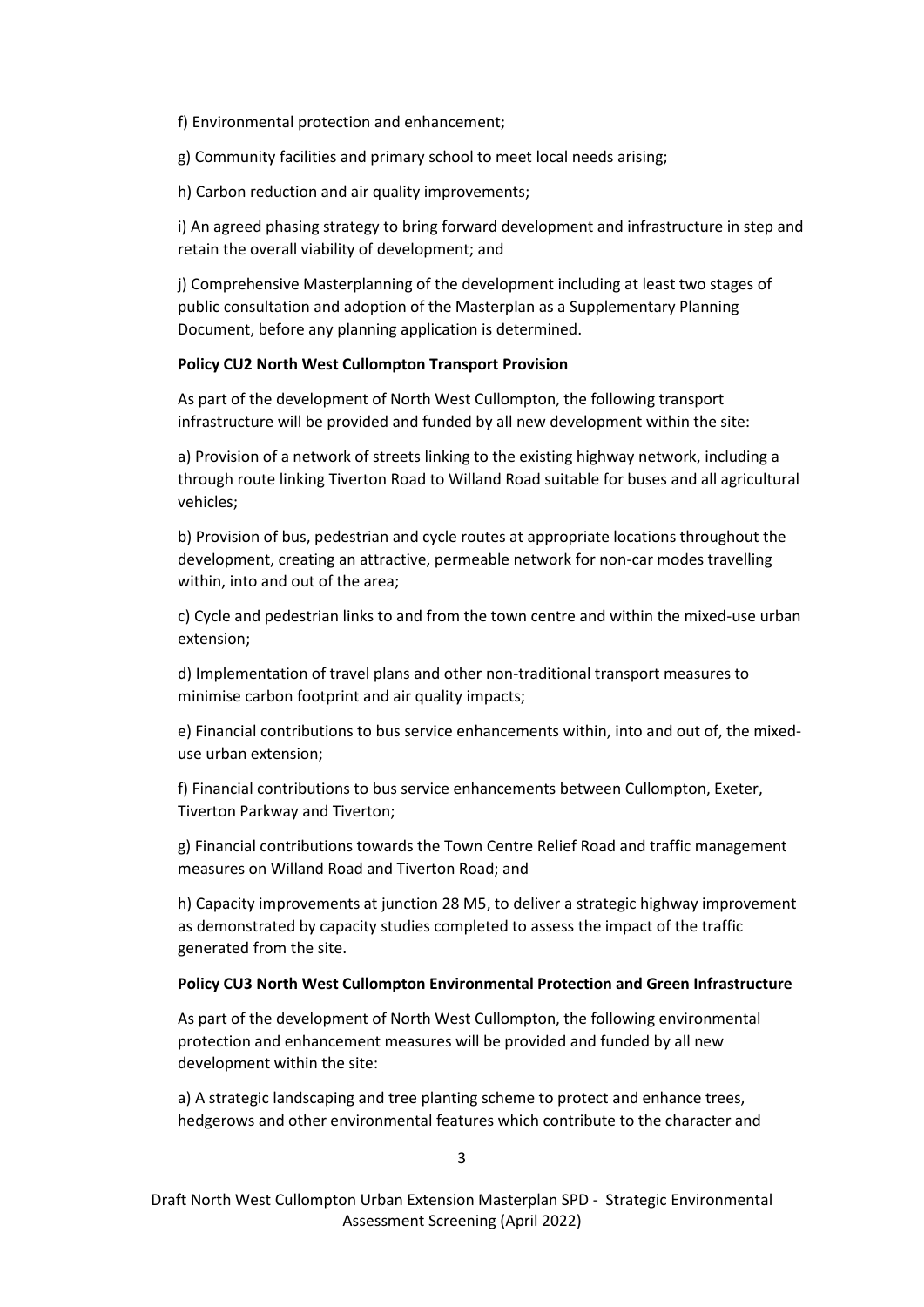biodiversity, maintaining a wildlife network within the site and linking to the surrounding countryside;

b) An area of 28 hectares for strategic green infrastructure, laid out and managed with an appropriate mix of public parkland, open space, landscaping and potential local nature reserve;

c) Areas of equipped and laid out public open space, totalling 0.7 hectares of equipped play, 2.6 hectares amenity open space, 4 hectares for parks, sports and recreation grounds, 0.7 hectares of allotments and 0.1 hectares for a community garden adjoining the health centre;

d) Protection and enhancement where possible of all existing Public Rights of Way;

e) Appropriate provision for sewerage systems serving the development, and provision of a strategically designed, and phased, Sustainable Urban Drainage Scheme to deal with all surface water from the development and arrangements for future maintenance;

f) Detailed archaeological investigation and measures to record, and where necessary, protect the archaeological interest of the site through appropriate design, layout and mitigation; and

g) Design solutions which respect the settings of listed buildings within and adjoining the site.

#### **Policy CU4 North West Cullompton Community Facilities**

As part of the development of North West Cullompton, the following community infrastructure will be provided and funded by all new development within the site:

a) A serviced site of 2.1 hectares for a new primary school at no cost to the Local Education Authority;

b) Provision of a 420-place school with early years provision and a children's centre service delivery base funded by appropriate contributions from developers;

c) A site of 1.0 hectare for community uses including provision of a multi-purpose community building

d) Contribution towards sporting and leisure facilities; and

e) Contributions towards a new recycling centre to serve Cullompton.

Policy CU5 North West Cullompton Carbon Reduction and Air Quality

The development of North West Cullompton will be required to implement a Carbon Reduction and Low Emissions Strategy funded by all new development in the site. This will propose measures to minimise the overall carbon footprint of the development, making provision for sources of decentralised onsite renewable or low-carbon energy and ensure that impact of the site on air quality is acceptable, such as:

a) Renewable and low carbon energy to provide a proportion of the site's energy use;

4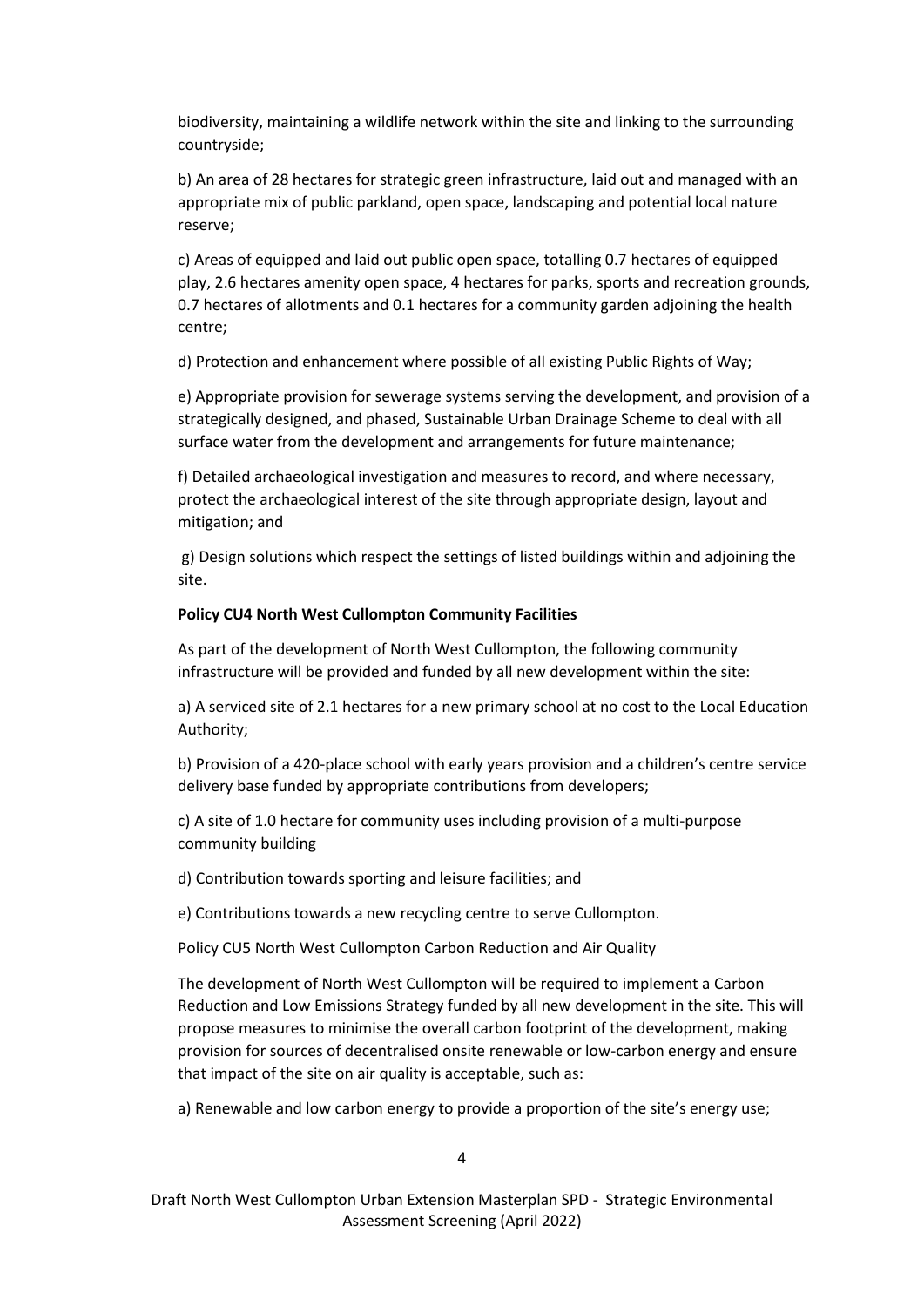b) Measures to ensure that residents, employees and businesses are encouraged to travel in the most sustainable fashion, including travel plans, information, car clubs, lift-sharing and infrastructure for low emission vehicles;

c) Measures to encourage the sustainable treatment of waste;

d) Measures to manage the impacts of construction;

e) Offsite tree planting where sufficient cannot be accommodated onsite;

f) Energy improvements to existing buildings;

g) Other measures to capture or mitigate carbon emissions and air quality impacts from development.

#### **Policy CU6 North West Cullompton Phasing**

A phasing strategy will be required for the development of North West Cullompton to ensure that the development and infrastructure come forward in step, minimising the impact of development while ensuring that the development remains viable. The strategy should take account of the following requirements, variation of which will have to be carefully justified. Development shall be subject to the following:

a) Provision of affordable housing will be in broad step with the market housing;

b) Provision of all serviced self-build plots after the 'through route' linking Tiverton Road to Willand Road is operational;

c) Provision of commercial development after the delivery of the first 500 houses and prior to the delivery of the first 800 houses, at a rate of at least 0.9 hectare per 150 occupied dwellings thereafter;

d) Provision of 8.8 hectares of strategic green infrastructure including equipped public open space and one playing pitch prior to the occupation of no more than 500 dwellings;

e) Implementation of local bus service improvements prior to the occupation of no more than 500 dwellings and strategic bus service enhancements phased with development;

f) Occupation of no more than 500 dwellings before the opening of a 'through route' linking Willand Road to Tiverton Road and the delivery of traffic management measures on Willand Road;

g) Transfer of land for a primary school together with right of access to the Local Education Authority prior to the commencement of the development on the site, and transfer of funding for education facilities in instalments;

h) The necessary sustainable urban drainage features, and linking pipe work is integrated and phased appropriately in step with development and, where required, temporary measures should be taken during construction to protect downstream areas from additional water run-off; and

i) Occupation of no more than 600 dwellings prior to the completion of the Cullompton Town Centre Relief Road.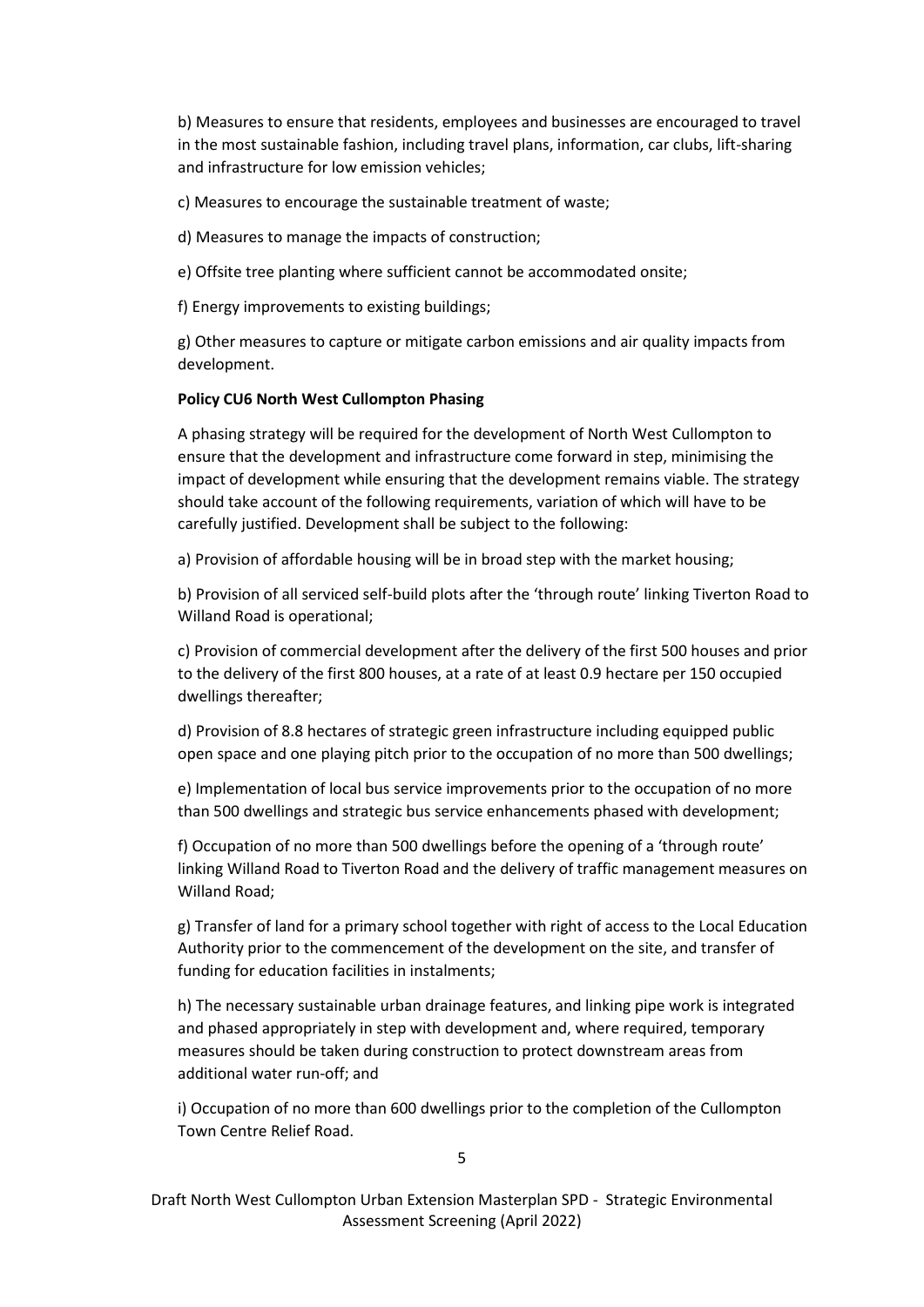## *Status of the NW Cullompton Urban Extension Masterplan SPD*

1.6 The NW Cullompton Urban Extension Masterplan SPD will be adopted by the Council as a Supplementary Planning Document. The SPD will not be part of the development plan and does not introduce new planning policies into the development plan. However, it will be capable of being a material consideration in determining planning applications.

## **2. SEA and SEA Screening**

# *Strategic Environmental Assessment*

2.1 The requirement for a Strategic Environmental Assessment (SEA) arises from the European Directive 2001/42/EC "on the assessment of the effects of certain plans and programmes on the environment" (hereafter referred to as the SEA Directive). This has been transposed into English law by the Environmental Assessment of Plans and Programmes Regulations 2004 (referred to as the 'SEA Regulations'). This legislation places an obligation on local authorities to undertake SEA on any plan or programme prepared for town and country planning or land use purposes and which sets the framework for future development consent of certain projects.

## *Screening*

- 2.2 The 2008 Planning Act has removed the requirement to undertake a Sustainability Appraisal (SA) for an SPD. However, this has not replaced the requirement to establish whether an SPD requires Strategic Environmental Assessment (SEA). SEA is required in some limited situations where a Supplementary Planning Document (SPD) could have significant environmental effects.
- 2.3 In order to establish whether SEA is required the fundamental consideration is whether the document is likely to have 'significant environmental effects'. This is done through a screening assessment. If the screening assessment indicates that there could be significant effects, an SEA is needed.
- 2.4 A Practical Guide to the SEA Directive was published by the Department of the Environment, Office of the Deputy Prime Minister (2005). This sets out practical guidance on applying the SEA Directive on the assessment of the effects of certain plans and programmes on the environment. The practical guidance includes a flow chart (figure 2) which illustrates the process for screening a planning document to establish whether a full SEA is needed.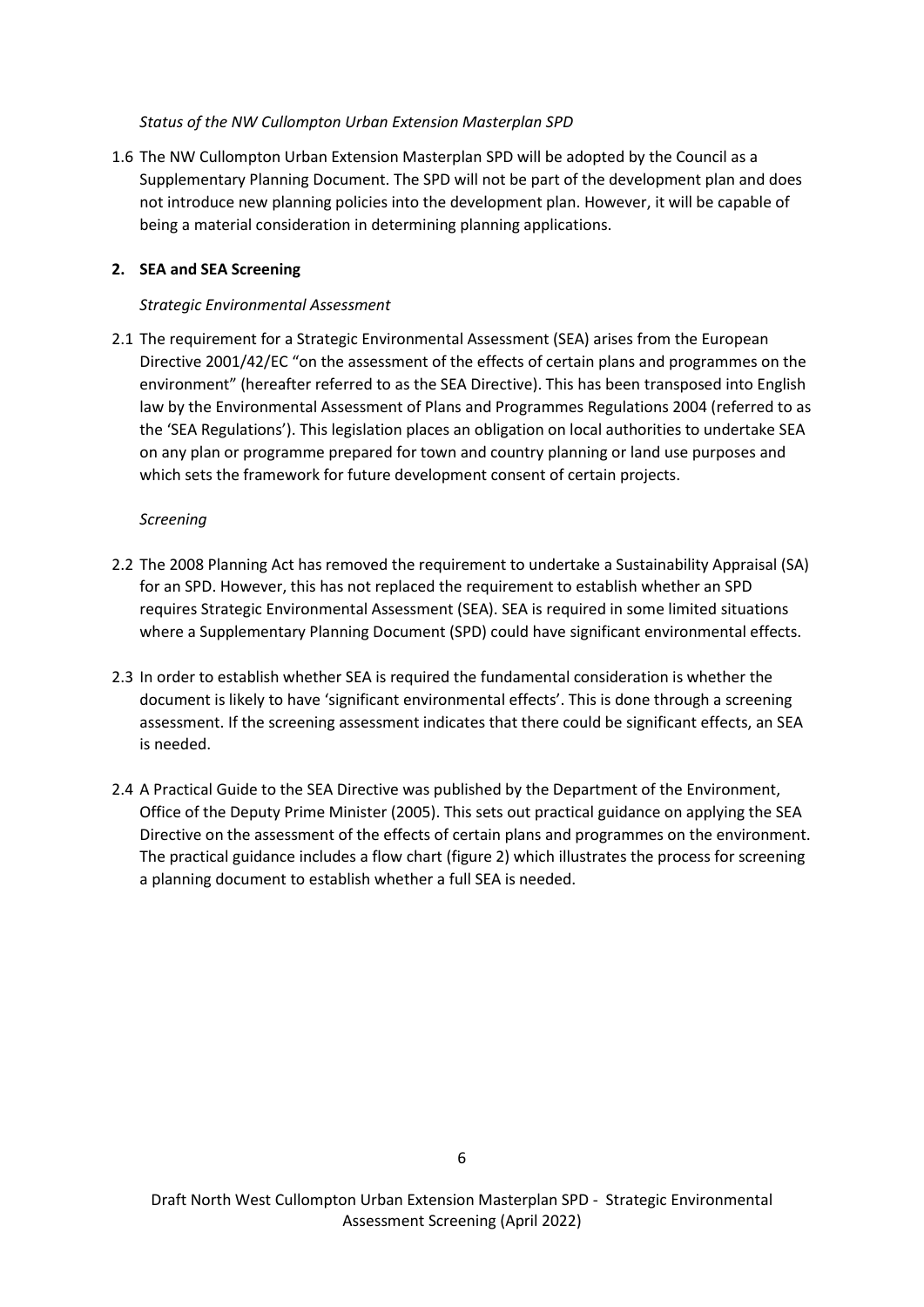

*Diagram 1: Application of the SEA Direct to plans and programmes (Figure 2 extracted from 'A practical guide to the Strategic Environmental Assessment Directive')*

- 2.5 Table 1 below sets out the Council's response to the above questions in order to clearly assess the whether there is a requirement for the NW Cullompton Urban Extension Masterplan SPD to be subject a full SEA.
- 2.6 Table 2 provides the Council's assessment of likely significant effects of the NW Cullompton Urban Extension Masterplan SPD on the environment, in accordance with the screening report process in Table 1.

| Table 1: Screening of the Mid Devon NW Cullompton Masterplan SPD |  |
|------------------------------------------------------------------|--|
|------------------------------------------------------------------|--|

| Stage |                                   | Y/N          | Reason                                           |  |
|-------|-----------------------------------|--------------|--------------------------------------------------|--|
|       | Is the SPD subject to preparation | $\checkmark$ | The preparation and adoption of the SPD is       |  |
|       | and/or adoption by a national,    |              | allowed under the Town and Country Planning      |  |
|       | regional or local authority OR    |              | Act 1990. The process in preparing the SPD is in |  |
|       | prepared by an authority for      |              | accordance with the Town and Country Planning    |  |
|       | adoption through a legislative    |              | (Local Planning) Regulations 2012.               |  |
|       | procedure by Parliament or        |              |                                                  |  |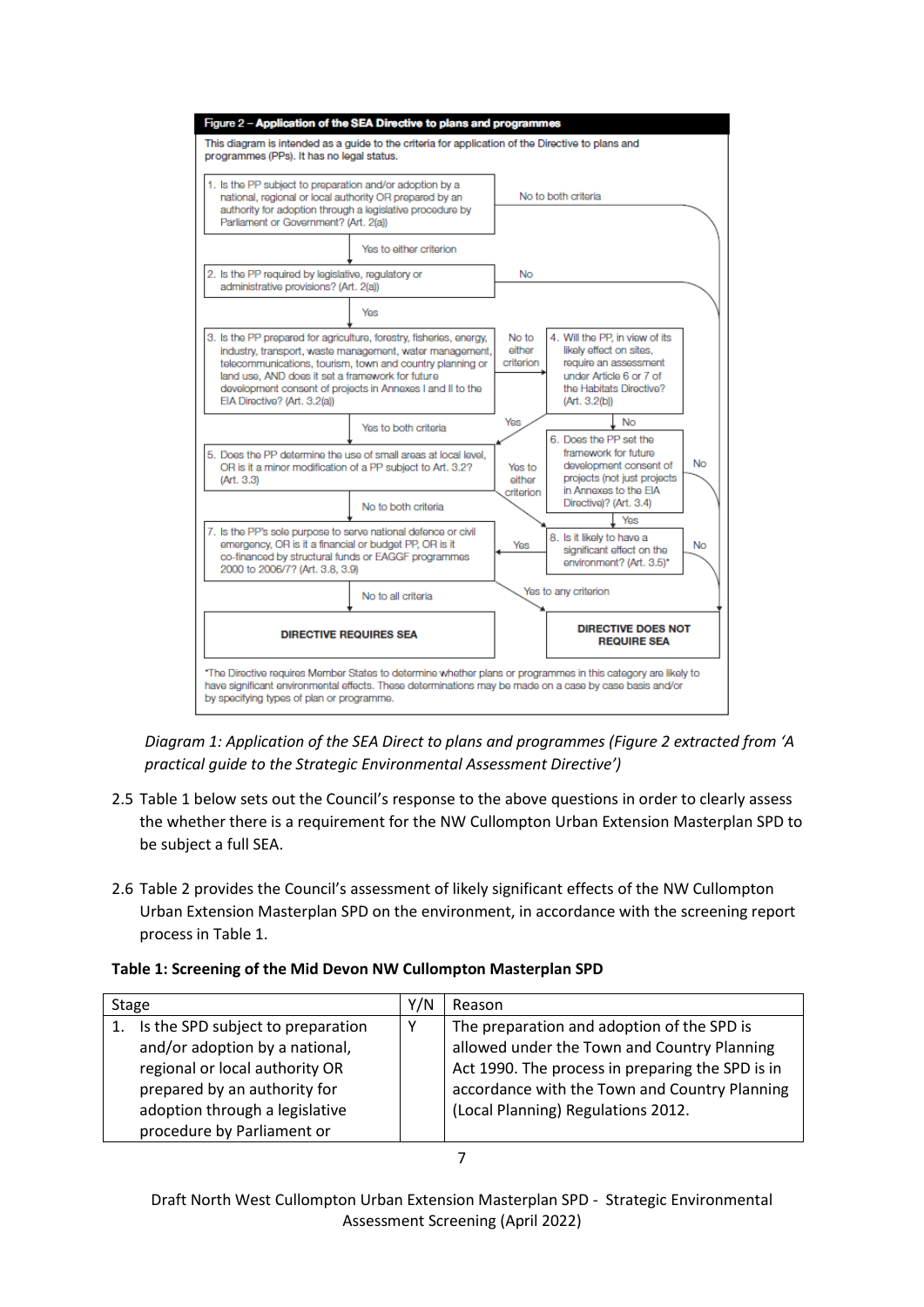| <b>Stage</b> |                                                                                                                                                                                                                                                                                                                                                          | Y/N | Reason                                                                                                                                                                                                                                                                                                                                                                                                                                                                                         |
|--------------|----------------------------------------------------------------------------------------------------------------------------------------------------------------------------------------------------------------------------------------------------------------------------------------------------------------------------------------------------------|-----|------------------------------------------------------------------------------------------------------------------------------------------------------------------------------------------------------------------------------------------------------------------------------------------------------------------------------------------------------------------------------------------------------------------------------------------------------------------------------------------------|
|              | Government? (Art.2(a))                                                                                                                                                                                                                                                                                                                                   |     | <b>Go to STAGE 2</b>                                                                                                                                                                                                                                                                                                                                                                                                                                                                           |
| 2.           | Is the SPD required by legislative,<br>regulatory or administrative<br>provisions? (Art.2(a))                                                                                                                                                                                                                                                            | Υ   | Although the SPD is not a requirement under the<br>provisions of the Town and Country Planning Act<br>1990, if adopted it will add further detail to the<br>policies in the Local Plan and will be a material<br>consideration in planning decisions. It is<br>therefore important that the screening process is<br>precautionary and considers whether it is likely<br>to have significant environment effects and<br>hence whether SEA is required under the<br>Directive.<br>Go to STAGE 3. |
| 3.           | Is the SPD prepared for agriculture,<br>forestry, fisheries, energy, industry,<br>transport, waste management,<br>water management,<br>telecommunications, tourism, town<br>and country planning or land use,<br>AND does it set a framework for<br>future development consent of<br>projects in Annexes I and II to the<br>EIA Directive? (Art. 3.2(a)) | Υ   | The SPD has been prepared for the purposes of<br>town and country planning. It supplements<br>policies in the Mid Devon Local Plan (2013-2033)<br>by providing detailed guidance as to how these<br>policies are interpreted in relation to the site<br>allocation NW Cullompton Urban Extension.<br>The area covered comprises approx. 100ha to<br>provide approx. 1,350 dwellings. The SPD does<br>not create new policy or identity specific sites for<br>development.                      |
| 4.           | Will the SPD, in view of this likely<br>effect on sites require an<br>assessment under Article 6 or 7 of<br>the Habitats Directive? (Art.3.2(b))                                                                                                                                                                                                         | N/A | <b>Go to STAGE 5</b><br>The SPD has been subject to a separate Habitat<br>Regulations Assessment screening which has<br>concluded the SPD is not likely to have significant<br>adverse effects on the integrity of Habitats sites,<br>either alone or in-combination with other plans<br>or projects and further 'Appropriate Assessment'<br>is not required.                                                                                                                                  |
| 5.           | Does the SPD determine the use of<br>small areas at local level, OR is it a<br>minor modification of a plan or<br>programme subject to Art 3.2?<br>(Art.3.3)                                                                                                                                                                                             | Y   | The SPD will be material consideration in<br>planning applications for new developments. It<br>provides detailed guidance to adopted Local Plan<br>policy (minor modification).'<br><b>Go to STAGE 8</b>                                                                                                                                                                                                                                                                                       |
| 6.           | Does the SPD set the framework for<br>future development consent of<br>projects (not just projects in<br>Annexes to the EIA Directive)? (Art.<br>3.4)                                                                                                                                                                                                    | N/A |                                                                                                                                                                                                                                                                                                                                                                                                                                                                                                |
| 7.           | Is the SPD's sole purpose to serve<br>national defence or civil emergency,<br>OR is it a financial or budget plan or                                                                                                                                                                                                                                     | N/A |                                                                                                                                                                                                                                                                                                                                                                                                                                                                                                |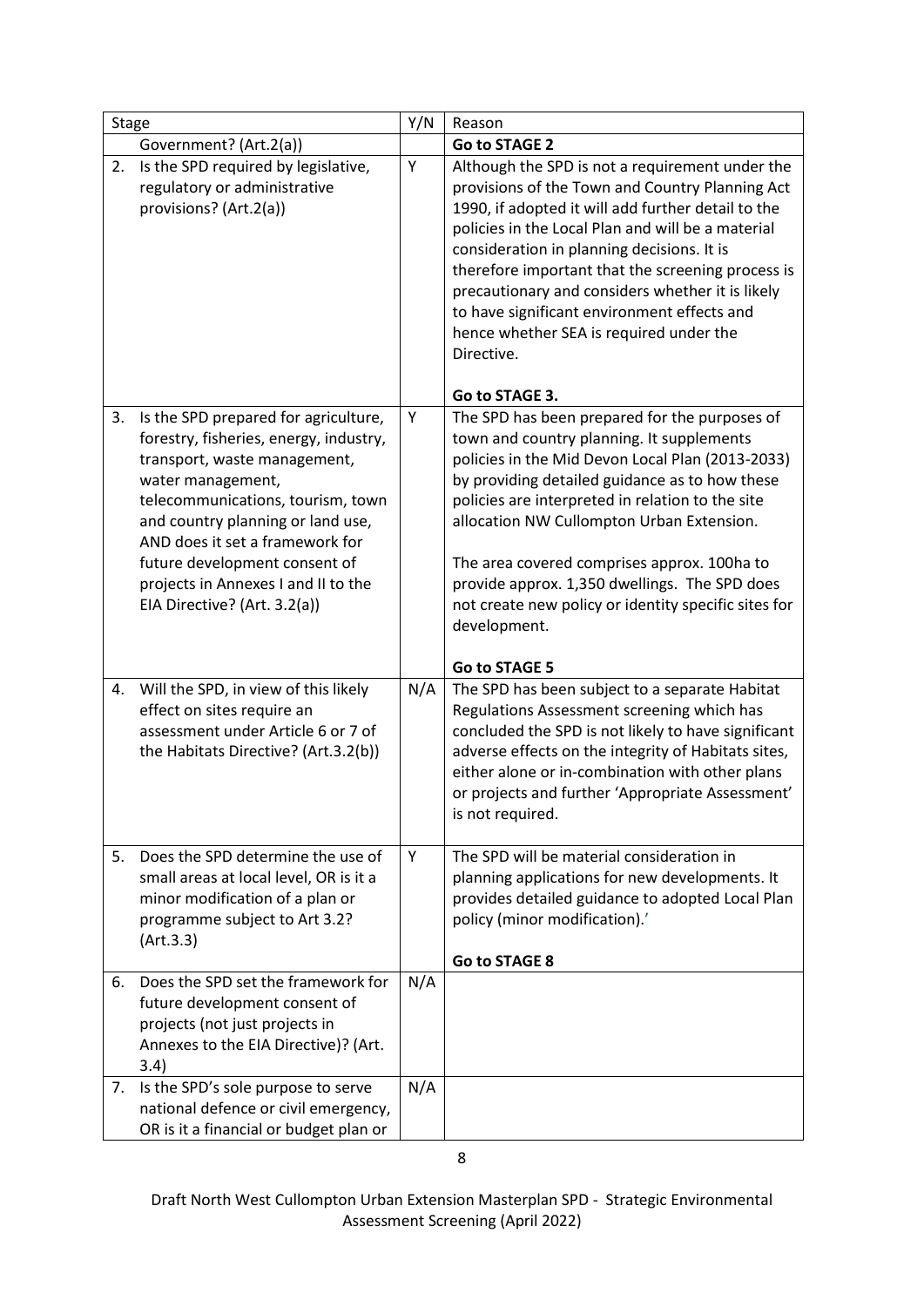| <b>Stage</b> |                                                                                                                 | Y/N | Reason                                                                                                                                                                                                                      |  |
|--------------|-----------------------------------------------------------------------------------------------------------------|-----|-----------------------------------------------------------------------------------------------------------------------------------------------------------------------------------------------------------------------------|--|
|              | programme, OR is it co-financed by<br>structural funds or EAGGF<br>programmes 2000 to 2006/7? (Art.<br>3.8, 3.9 |     |                                                                                                                                                                                                                             |  |
| 8.           | Is it likely to have a significant effect<br>on the environment? (Art. 3.4)                                     | N   | See Part 2, assessment of the likely significant<br>effects on the environment. This concludes that<br>the SPD is unlikely to have a significant effect on<br>the Environment.<br>DIRECTIVE DOES NOT REQUIRE SEA of the SPD |  |

# **Table 2: Determining the likely significance of effects of the NW Cullompton Urban Extension Masterplan SPD on the environment**

| Criteria specified schedule 1 SEA<br>Regulations                                                                                                                                                           | Likely significant<br>environmental<br>effect (Y/N) | Reason                                                                                                                                                                                                                                                                                                                                                                   |
|------------------------------------------------------------------------------------------------------------------------------------------------------------------------------------------------------------|-----------------------------------------------------|--------------------------------------------------------------------------------------------------------------------------------------------------------------------------------------------------------------------------------------------------------------------------------------------------------------------------------------------------------------------------|
| The characteristics of plans and<br>1.<br>programmes, having regard, in<br>particular, to -                                                                                                                |                                                     |                                                                                                                                                                                                                                                                                                                                                                          |
| The degree to which the SPD<br>a)<br>sets a framework for projects<br>and other activities, either with<br>regard to the location, nature,<br>size and operating conditions or<br>by allocating resources; | $\mathsf{N}$                                        | The SPD, if adopted will help<br>implement the relevant NW<br><b>Cullompton Urban Extension policies</b><br>of the Local Plan and therefore<br>contribute to the framework for<br>future development consent. The<br>Local Plan has been subject to<br>Sustainability Appraisal (SA) and<br>therefore SEA.                                                               |
| b)<br>The degree to which the SPD<br>influences other plans and<br>programmes including those in a<br>hierarchy;                                                                                           | $\mathsf{N}$                                        | The SPD is in conformity with the<br><b>National Planning Policy Framework</b><br>and Mid Devon Local Plan 2013-2033<br>policies. The SPD will not significantly<br>influence other plans and<br>programmes, it supplements the<br>Local Plan which has been subject to<br>SA and therefore SEA.                                                                         |
| The relevance of the SPD for the<br>c)<br>integration of environmental<br>considerations in particular with<br>a view to promoting sustainable<br>development;<br>Environmental problems<br>d)             | $\mathsf{N}$<br>$\mathsf{N}$                        | The SPD will help the integration of<br>environmental considerations with a<br>view to promoting sustainable<br>development as part of the<br>development proposals. This includes<br>retention of hedgerows and trees<br>within the development as well as<br>green spinal corridors, areas of open<br>space, allotment and orchards.<br>The environmental problems are |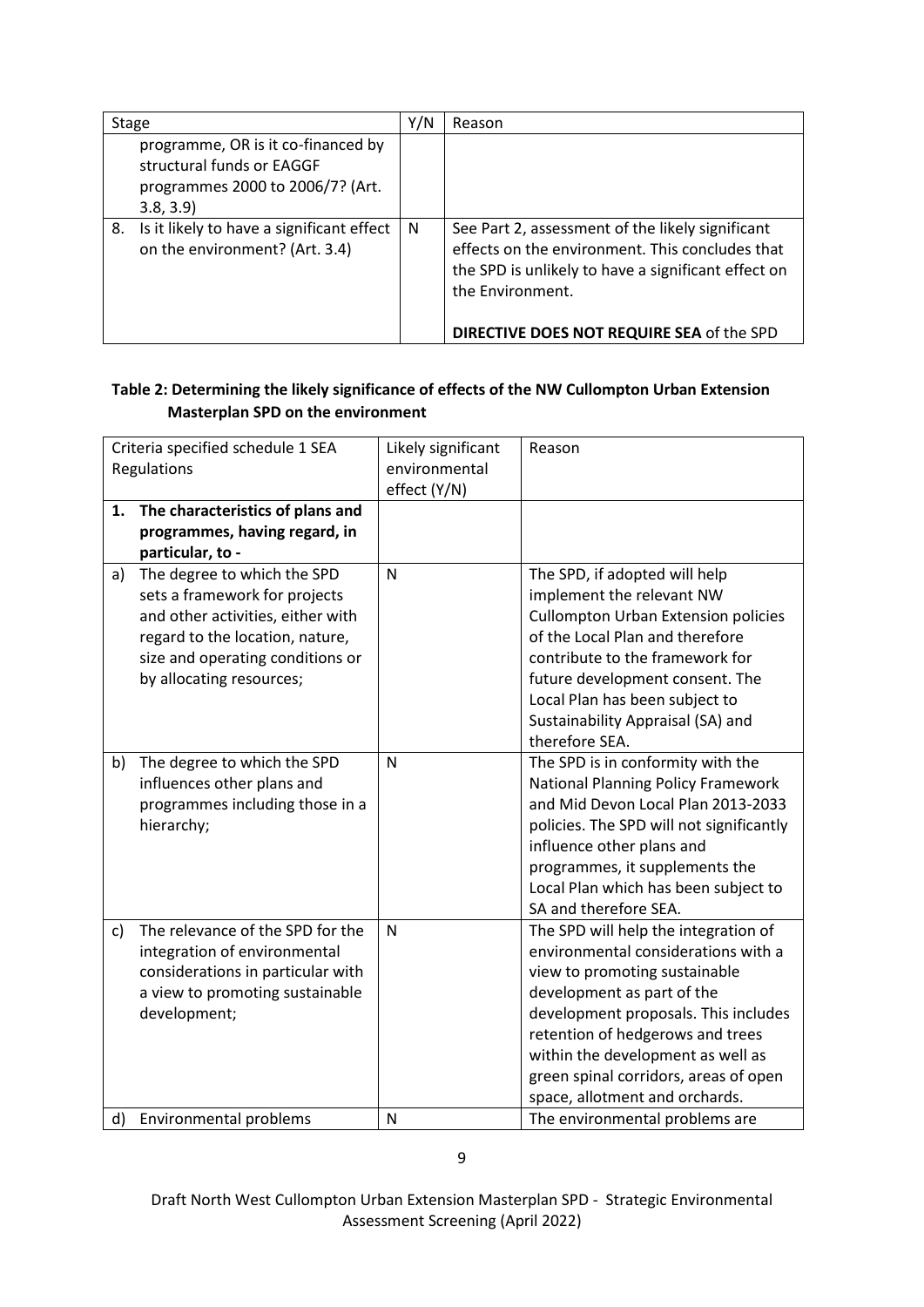| Criteria specified schedule 1 SEA<br>Regulations |                                                                                                                                                                                                  | Likely significant<br>environmental | Reason                                                                                                                                                                                                                                                                                                                                                             |
|--------------------------------------------------|--------------------------------------------------------------------------------------------------------------------------------------------------------------------------------------------------|-------------------------------------|--------------------------------------------------------------------------------------------------------------------------------------------------------------------------------------------------------------------------------------------------------------------------------------------------------------------------------------------------------------------|
|                                                  |                                                                                                                                                                                                  | effect (Y/N)                        |                                                                                                                                                                                                                                                                                                                                                                    |
|                                                  | relevant to the SPD; and                                                                                                                                                                         |                                     | consistent with those set out in the<br>relevant NW Cullompton Urban<br>Extension policies in the Local Plan<br>which include flood risk, biodiversity<br>and landscape. Planning policy in<br>relation to these environmental<br>problems is principally established<br>through the National Planning Policy<br>Framework and the Mid Devon Local<br>Plan Review. |
| e)                                               | The relevance of the SPD for the<br>implementation of Community<br>legislation on the environment<br>(for example, plans and<br>programmes linked to waste<br>management or water<br>protection) | N                                   | The SPD is not directly relevant to the<br>implementation of European<br>legislation including the Water<br>Framework Directive.                                                                                                                                                                                                                                   |
| 2.                                               | <b>Characteristics of the effects</b><br>and of the area likely to be<br>affected, having regard, in<br>particular, to -                                                                         |                                     |                                                                                                                                                                                                                                                                                                                                                                    |
| a)                                               | The probability, duration,<br>frequency and reversibility of<br>the effects;                                                                                                                     | N                                   | The SPD has an overarching vision for<br>an attractive and well-designed green<br>neighbourhood. This will ensure the<br>development has positive social and<br>environmental impacts. Long-term<br>significant adverse effects are not<br>anticipated.                                                                                                            |
| b)                                               | The cumulative nature of the<br>effects;                                                                                                                                                         | N                                   | The SPD is in conformity with the<br>strategic policies in Local Plan 2013-<br>2033 and it is intended that the<br>effects will have a positive cumulative<br>effect in the area enhancing<br>biodiversity, achieving ecological net<br>gain and sense of well-being for<br>future residents.                                                                      |
| C)                                               | The transboundary nature of the<br>effects                                                                                                                                                       | N                                   | There are not expected to be any<br>significant trans-boundary effects.<br>The SPD seeks to provide good<br>practice in the delivery of Green<br>Infrastructure, and its long term<br>management and maintenance for<br>ecological net gain.                                                                                                                       |
| d)                                               | The risks to human health or the<br>environment (for example, due                                                                                                                                | N                                   | The SPD is likely to have a positive<br>impact on human health by                                                                                                                                                                                                                                                                                                  |

Draft North West Cullompton Urban Extension Masterplan SPD - Strategic Environmental Assessment Screening (April 2022)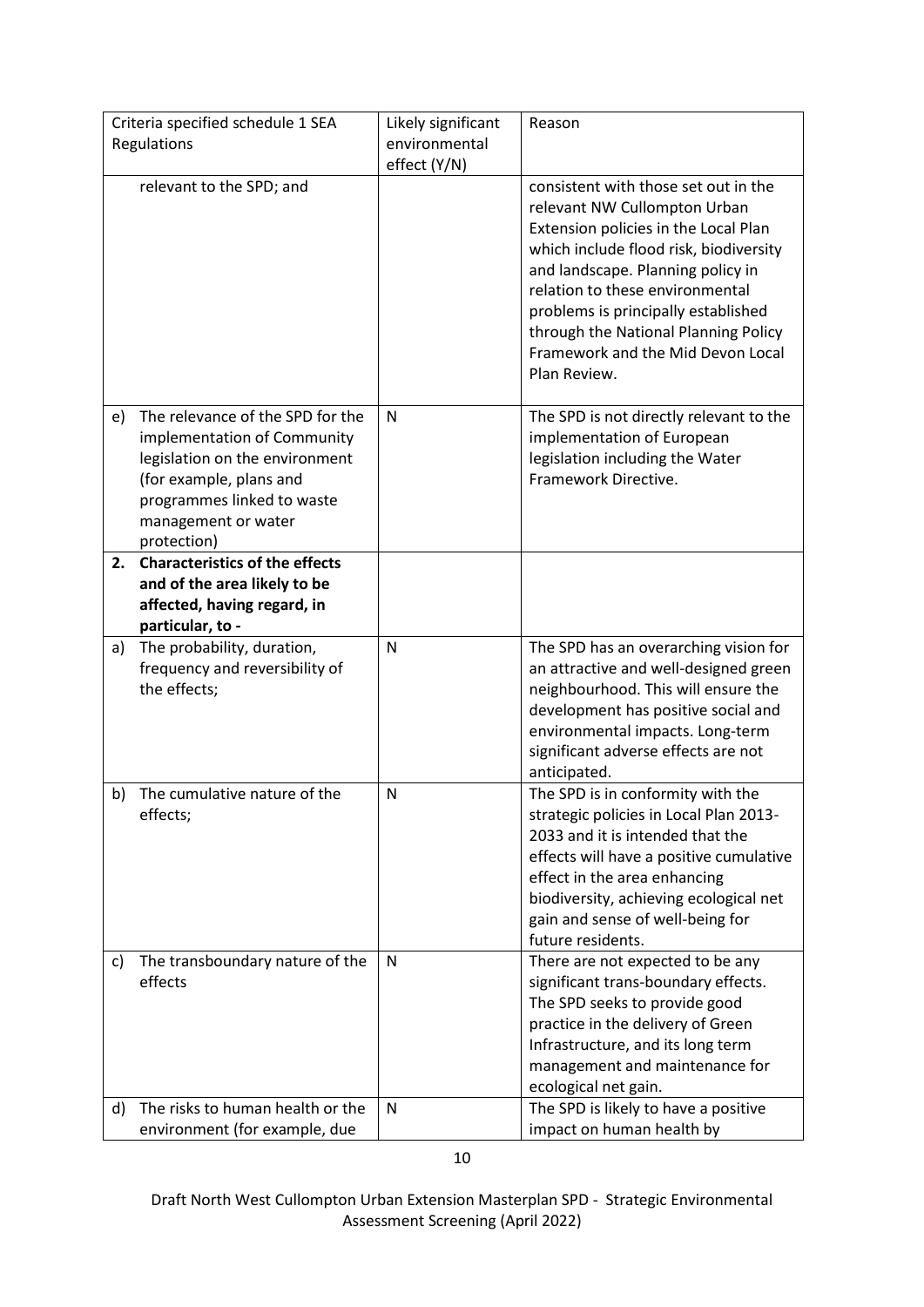| Criteria specified schedule 1 SEA<br>Regulations |                                |                                                                                                                                                                                                                                       | Likely significant<br>environmental<br>effect (Y/N) | Reason                                                                                                                                                                                                                                                                                                                                                                                                                                                                                                                                                                                       |
|--------------------------------------------------|--------------------------------|---------------------------------------------------------------------------------------------------------------------------------------------------------------------------------------------------------------------------------------|-----------------------------------------------------|----------------------------------------------------------------------------------------------------------------------------------------------------------------------------------------------------------------------------------------------------------------------------------------------------------------------------------------------------------------------------------------------------------------------------------------------------------------------------------------------------------------------------------------------------------------------------------------------|
|                                                  |                                | to accidents);                                                                                                                                                                                                                        |                                                     | encouraging high quality<br>accommodation and development.<br>There are no significant risks to<br>human health.                                                                                                                                                                                                                                                                                                                                                                                                                                                                             |
| e)                                               | affected);                     | The magnitude and spatial<br>extent of the effects<br>(geographical area and size of<br>the population likely to be                                                                                                                   | $\mathsf{N}$                                        | The SPD is limited to approx. 1350<br>dwellings (estimated population at<br>2.3 occupants per dwelling: 3,105).                                                                                                                                                                                                                                                                                                                                                                                                                                                                              |
| f)                                               | $to -$<br>(i)<br>(ii)<br>(iii) | The value and vulnerability of<br>the area likely to be affected due<br>Special nature<br>characteristics or<br>cultural heritage;<br><b>Exceeded environmental</b><br>quality standards or limit<br>values; or<br>Intensive land-use | $\mathsf{N}$                                        | Previous work has revealed a number<br>of areas of archaeological potential,<br>including a Scheduled Ancient<br>Monument adjacent to the site. There<br>are a number of Listed Buildings and<br>built features in reasonable proximity.<br>The SPD seeks a positive approach to<br>maintain, or improve the setting of<br>these assets through careful<br>consideration of landscape and<br>settlement form. The SPD seeks to<br>guide development in keeping with<br>the principles of national, regional<br>and local strategic policy and seek to<br>prevent over intensive development. |
| g)                                               | status.                        | The effects on areas or<br>landscapes which have a<br>recognised natural, Community<br>or international protection                                                                                                                    | $\mathsf{N}$                                        | The site is within 4 miles of the<br>Blackdown Hills AONB. Although this<br>development is highly unlikely to<br>adversely affect this protected<br>landscape, the SPD falls within the<br>framework of the Local Plan which<br>includes Policy DM27 protecting<br>landscapes.                                                                                                                                                                                                                                                                                                               |

# **3. Conclusions**

- 3.1 This SEA screening has identified that the draft NW Cullompton Urban Extension Masterplan SPD is unlikely to have significant effects on the environment.
- 3.2 The SEA screening has also found that there is no requirement for the NW Cullompton Urban Extension Masterplan SPD to be subject to a full SEA.